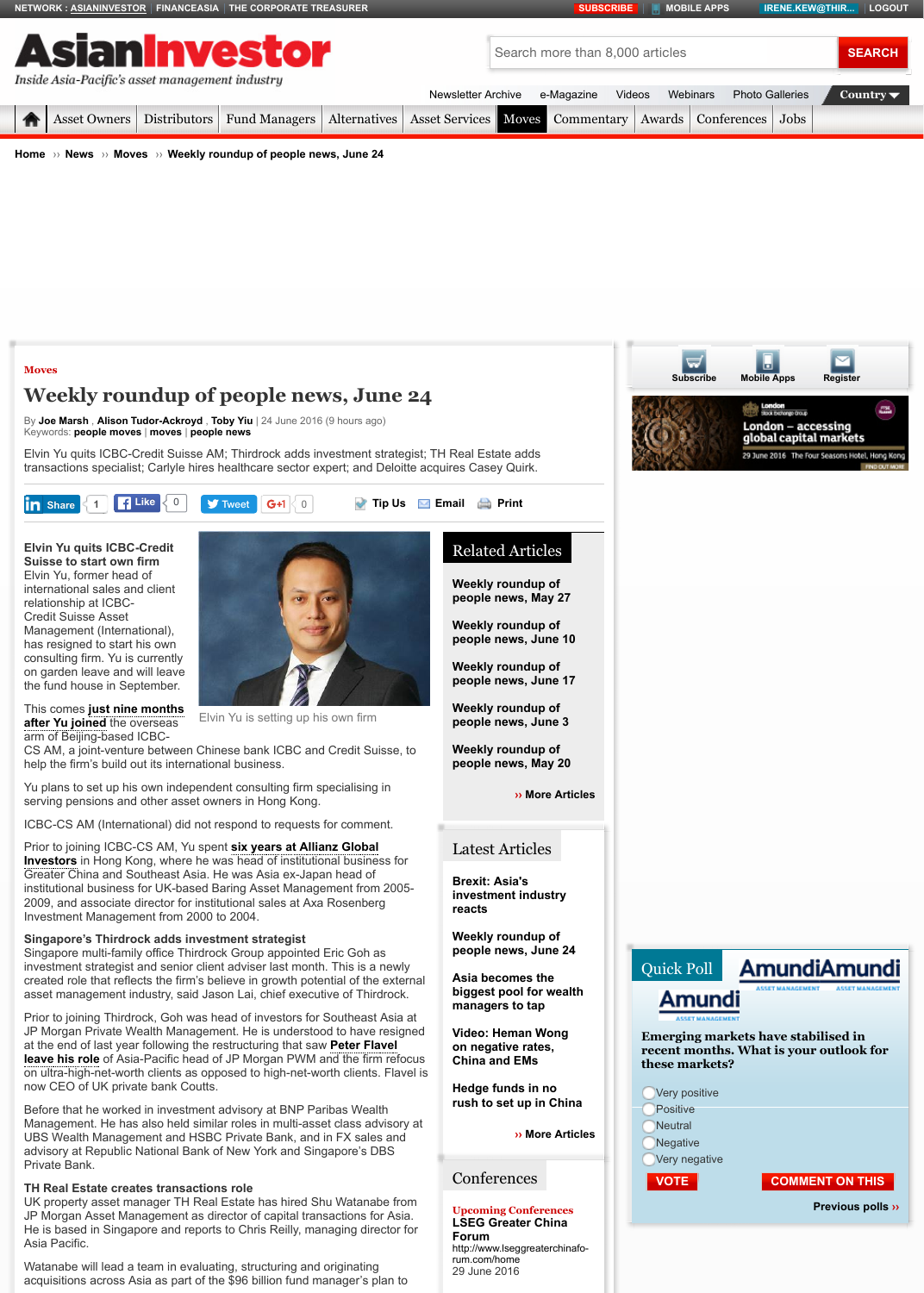partner, Casey Quirk. "Joining Deloitte is an optimal choice to help us maintain our tremendous growth. We also believe this creates a superior career platform for our talented team."

¬ Haymarket Media Limited. All rights reserved.